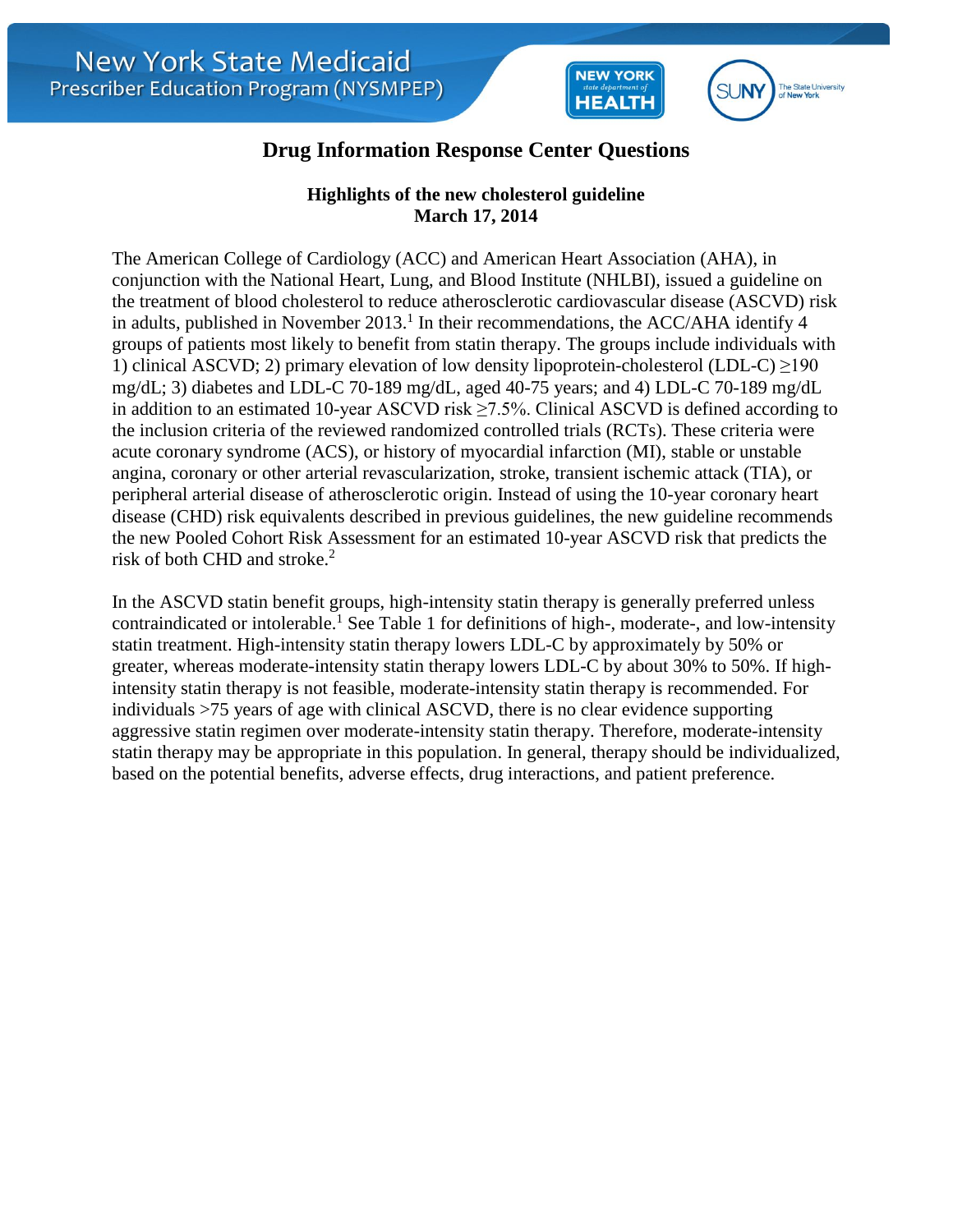|                           | <b>Average LDL-C</b> | Statin dosing*         |
|---------------------------|----------------------|------------------------|
|                           | lowering             |                        |
| <b>High-intensity</b>     | $\geq 50\%$          | Atorvastatin 40-80 mg  |
|                           |                      | Rosuvastatin 20-40 mg  |
| <b>Moderate-intensity</b> | $30\% - 50\%$        | Atorvastatin 10-20 mg  |
|                           |                      | Rosuvastatin $5-10$ mg |
|                           |                      | Simvastatin 20-40 mg   |
|                           |                      | Pravastatin 40-80 mg   |
|                           |                      | Lovastatin 40 mg       |
|                           |                      | Fluvastatin XL 80 mg   |
|                           |                      | Fluvastatin 40 mg BID  |
|                           |                      | Pitavastatin 2-4 mg    |
| Low-intensity             | $< 30\%$             | Simvastatin 10 mg      |
|                           |                      | Pravastatin 10-20 mg   |
|                           |                      | Lovastatin 20 mg       |
|                           |                      | Fluvastatin 20-40 mg   |
|                           |                      | Pitavastatin 1 mg      |

**Table 1: Definitions of statin intensity.<sup>1</sup>**

Dosing is daily, unless otherwise noted. LDL= low density lipoprotein-cholesterol; BID=twice daily. \*All dosing recommendations were evaluated in RCTs; dosing recommendations italicized were not evaluated in RCTs, but are FDA approved for LDL-C lowering.

Finally, the new guidelines encourage prescribers to utilize the ASCVD risk score and to consider additional factors such as  $LDL \ge 160$  mg/dL, family history, genetic hyperlipidemia, and high-sensitivity C-reactive protein  $\geq 2$  mg/L in order to determine the intensity of statin therapy in those individuals who do not belong to any of the statin benefit groups.<sup>1</sup>

Unlike the Adult Treatment Panel (ATP III), the ACC/AHA make no recommendations regarding specific LDL-C or non-HDL-C targets since data from RCTs have not demonstrated improved ASCVD outcomes related to these specific targets. 1-2 In the Atherothrombosis Intervention in Metabolic Syndrome with Low HDL/High Triglycerides: Impact on Global Health Outcomes (AIM-HIGH) trial, adding extended-release niacin to intensive statin therapy to provide additional non-HDL-C lowering did not improve cardiovascular outcomes.<sup>3</sup> Similarly, the Action to Control Cardiovascular Risk in Diabetes (ACCORD) trial also demonstrated that adding fenofibrate to a statin only increased the risk of myositis and did not improve cardiovascular outcomes. <sup>4</sup> Based on these data, targeting specific LDL-C and non-HDL-C goals does not appear to improve cardiovascular outcomes and may result in the overuse of non-statin drugs and increase the risk for adverse events. $<sup>1</sup>$ </sup>

As stated earlier, controversy surrounds the release of the new ACC/AHA dyslipidemia guidelines.<sup>5</sup> Several leading cardiologists have raised concerns over both the new risk assessment tool and the change from monitoring LDL-C. For the new risk assessment tool, cardiologists believe it overestimates the risk of MI or stroke. There is also disagreement about only using evidence from RCTs, which differs from how previous guidelines were developed; since neither genetic nor population data were considered in drafting the new guidelines. Other objections include the fact that no public comment period was provided and many experts believe international collaboration is needed. It is important to note that the National Lipid Association is